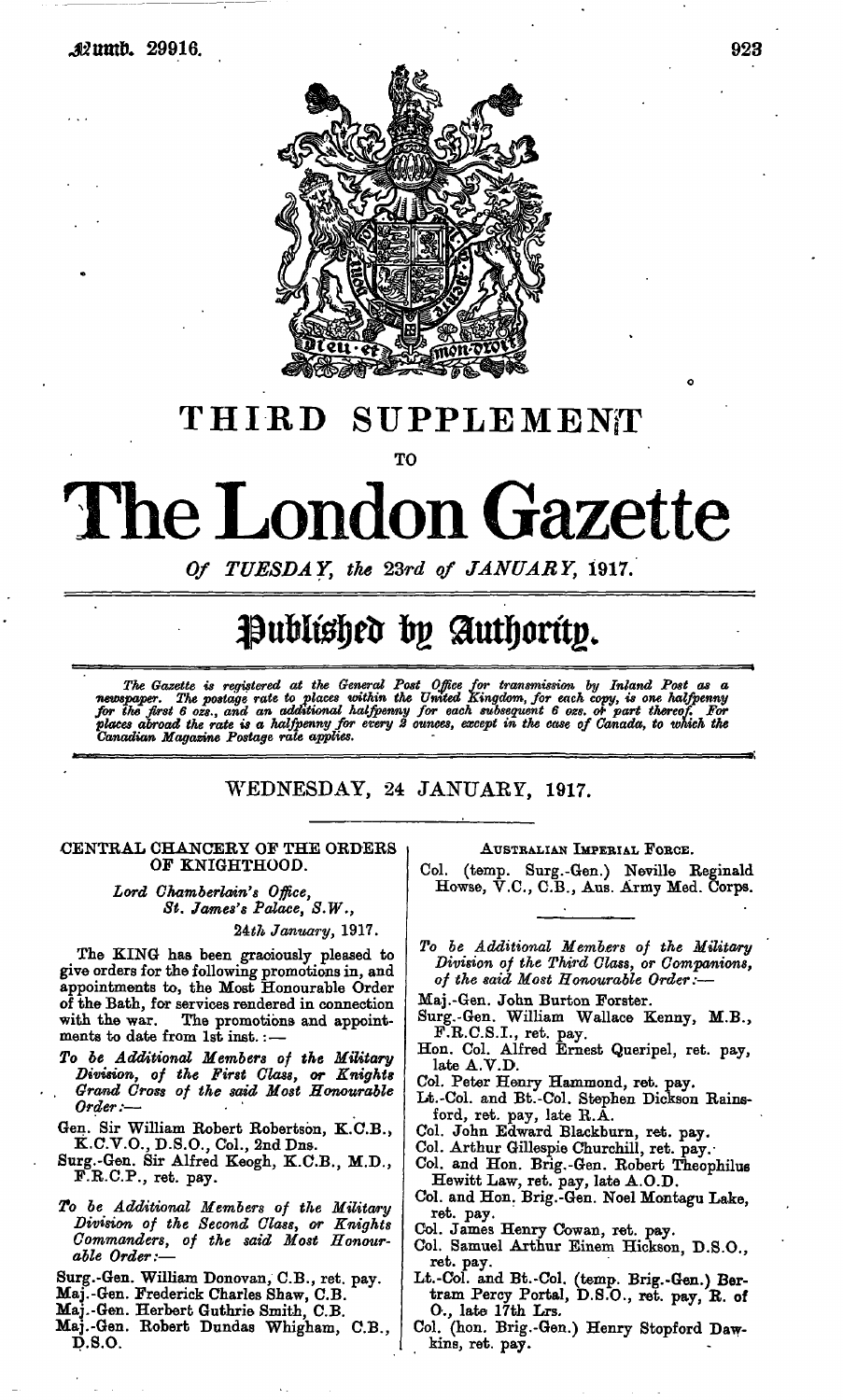## 924 SUPPLEMENT TO THE LONDON GAZETTE, 24 JANUARY, 1917.

- Col. (temp. Brig.-Gen.) Francis James Anderson.
- Col. Edward North, F.R.C.S., ret. pay, Army Med. Service.
- Col. (temp. Maj.-Gen.) Frederick F'alkiner Minchin.
- Col. (temp. Brig.-Gen.) Frank Herbert Horniblow.
- Lt.-Col. and Bt. Col. Herbert Alexander Chapman, ret. pay, late R.A.
- Col. (temp. Maj.-Gen.) Henry Lawrence Gardiner.
- Col. William Cyril Minchin, A.P.D.
- Lt.-Col. and Bt. Col. (temp. Brig.-Gen.) Alfred Granville Balfour, ret. pay.
- Col. Stapylton Chapman Bates Robinson, ret. pay.
- Col. William Heaton Horrocks, M.B., Army Med. Service.
- Col. (temp. Brig.-Gen.) the Hon. Henry Yarde-Buller, M.V.O., D.S.O.
- Col. Donald James MacKintosh, M.V.O., M.B., Army Med. Service, T.F. Res.
- Col. James O'Hara, A.P.D.
- Col. Charles Cooper Reilly, Army Med. Service.
- Col. James Thomson, M.B., Army Med. Service.
- Col. Arthur James Vavasor Durell, A.P.D.
- Temp. Col. Sir Walter Roper Lawrence, Bt.,
- Lt.<sup>-</sup>Col. and Bt. Col. James Rawdon Stansfeld, R.A.
- Lt.-Col. and Bt. Col. (temp. Brig.-Gen.) Alban Randell Crofton Atkins, C.M.G., A.S.C.
- •Lt.-Col. and Bt. Col. George Herbert Stewart Browne, late Suff. R.
- Lt.-Col. and Bt. Col. (temp. Brig.-Gen.) William St. Colum Bland, R.A.
- Surg. Lt.-Col. Peter Johnson Freyer, M.D., retired, Ind. Med. Service.
- Lt.-Cbl. David Edward Wood, ret. pay., Remount Estab.
- Lt.-Col. Thomas Horrocks Openshaw, C.M.G., M.B., F.R.C.S., R.A.M.C., T.F.
- Lt.-Col. Harry Gilbert Barling, F.R.C.S.,  $\mathbf{R}.\mathbf{A}.\mathbf{M}.\mathbf{C}.,\ \mathbf{T}.\mathbf{F}$
- Lt.-Coi. Henry Davy, M.D., R.A.M.C., T.F.
- Temp. Lt.-Col. Sir Thomas Myles, M.D., F.R.C.S.I.. R.A.M.C.
- Temp. Lt.-Col. Sir William Arbuthnot Lane,. Bt., M.B., F.R.C.S., R.A.M.C.
- Temp. Lt.-Col. James Swain, M.D., F.R.C.S., R.A.M.C.
- Temp. Lt.-Col. William Aldren Turner, M.D., R.A.M.C.
- Temp. Lt.-Col. Sir Berkeley George Andrew Moynihan, M.B., F.R.C.S., R.A.M.O.
- Temp. Lt.-Col. (temp. Col.) Robert Jones, F.R.C.S., R.A.M.C.
- Maj. and Bt. Lt.-Col. (Hon. Brig.-Gen.) Joseph Aloysius Byrne, ret. pay, late R. Innis. Fus.
- Maj. and Bt. Lt.-Col. (temp. Col.) Vernon George Waldegrave Kell, ret. pay, R. of O., late S. Staff R.

#### NEW ZEALAND FORCE.

' Col. Robert Logan, N.Z. Staff Corps.

*Chancery of'the Order of Saint Michael and Saint George,*

*Downing Street,* 24th January, 1917.

The KING has been graciously pleased to give directions for the following promotion in, and appointments to, the Most Distinguished

Order of Saint Michael and Saint George, in recognition of valuable services in connection with the war. To be dated 1st January, 1917: —

- *To be Additional Members of the Second Class, or Knights Commanders, of the said Most Distinguished Order:*—
- Maj.-Gen. Sir Alfred William Lambart Bayly, K.C.B., C.S.I., D.S.O., ret. pay.
- Surg.-Gen. George Deane Bourke, C.B., ret. pay.
- Maj.-Gen. George Mark Watson Macdonogh,  $\check{\mathrm{C}}$ .B.
- Hon. Maj.-Gen. Robert Pringle, C.B., D.S.O. Col. (ranking as Maj.-Gen.) Sir John Steevens, K.C.B., ret. pay.
- Col. (temp. Brig.-Gen.) John Thomas Carter, A.P.D.

#### AUSTRALIAN FORCE.

Col. (temp. Brig.-Gen.) Samuel Augustus Pethebridge, C.M.G.

- *To be Additional Members of the Third Class, or Companions of the said Most Distinguished Order*: —
- Maj.-Gen. Richard Matthews Ruck, C.B., ret. pay.
- Maj.-Gen. Arthur Pole Penton, C.V.O., C.B. •
- Maj.-Gen. Benjamin Burton, C.B.
- Maj.-Gen. Henry Byron Jeffreys, C.B., ret. pay-
- Temp. Brig.-Gen. Fabian Arthur Goulstone Ware, Spec. List.
- Col. Robert Arthur Nugent, C.B., ret. pay.
- Col. Edward Reginald Courtenay, C.B., ret. pay-
- Col. Hugh Montgomerie Sinclair, C.B., ret. pay.
- Col. George Hamilton Sim, C.B., ret. pay.
- Col. Arthur Clifton Hansard, ret. pay.
- Col. and Hon. Brig.-Gen. Cooper Penrose, C.B., ret. pay.
- Col. Duncan Campbell Carter, C.B., ret. pay. CoL. (temp. Brig.-Gen.) Ernest William Stuart King Maconchy, C.B., C.I.E., D.S.O., retired.
- Col. and Hon. Brig.-Gen. Francis Gleadowe Stone, C.B., ret. pay.
- Col. and Hon. Brig.-Gen. Charles Prideaux Triscott, C.B., D.S.O., ret. pay.
- Hon. Col. Archibald Campbell Douglas Dick, C.B., Arg. and Suth'd Highrs., Spec. Res. Col. Bernard Rowland Ward.
- Col. George Arthur French, ret pay.
- Col. (temp. Brig.-Gen.) Henry Cecil de la Montague Hill, C.B.
- Lt.-Col. Alexander William Frederick, Lord Saltoun, ret., late G. Gds.
- Lt.-Col. William Wippell Pope, late R.A.M.C.
- Lt.-Col. George Edward Twiss, F.R.C.S.I., ret. pay., late R.A.M.C.
- Lt.-Col. William Belk, ret. pay, late D. Gds.
- Lt.-Col. Arthur Davidson Young, ret. pay, R. of O., late R.A.
- Lt.-Col. (temp. Col.) Wemyss Gawne Cunningham Feilden, A.P.D.
- Lt.-Col. Edwin Charles Seaman, R.E.
- Lt.-Col. (temp. Col.) Reginald Winnington Fanshawe, A.P.D.
- Maj. (temp. Lt.-Col.) (Lt.-Col., 'ret., Ind. Army) William Shirley, Lond. R.
- Lt.-Col. George Edward Sayce, W. Lanes. Divl. Eng., R.E., T.F. Res
- Lt.-Col. Harry Edwin Bruce Bruce-Porter, R.A.M.C.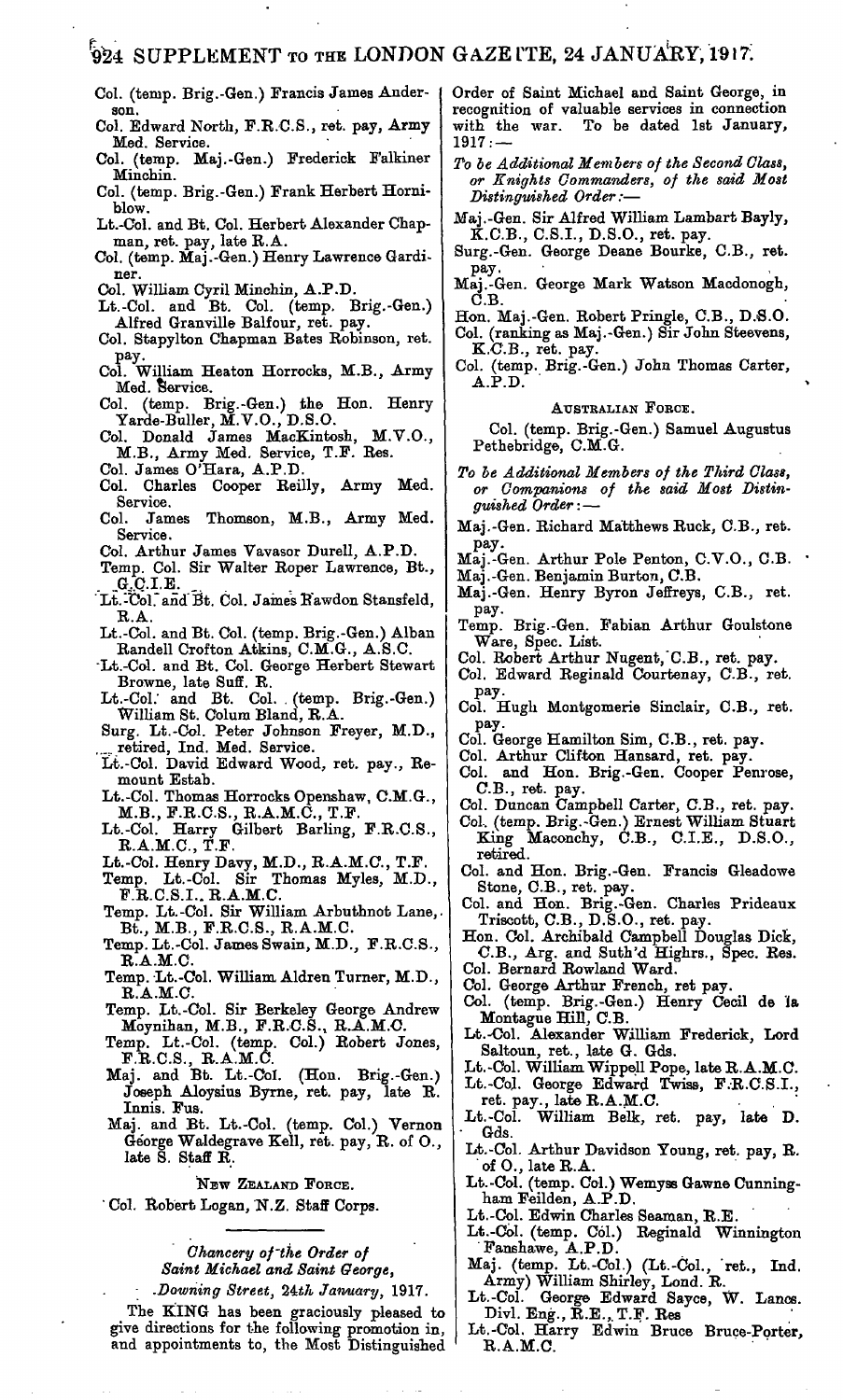Lt.-Col. George Bradshaw Stanistreet, M.B., B.A.M.C. .

Lt.-Col. (temp. Col.) Charles Campbell Todd, "A.P.D.

Lt.-Col. (temp. Col.) Frederic WoodalL  $\mathbf{A} \cdot \mathbf{P} \cdot \mathbf{D}$ .

- Maj: and Bt. Lt:-Col. (temp. Lt.-Col.) Cecil Fane, D.S.O., Lre., attd. Notts. & Derby. K.
- Lt.-Col. (temp. Col.) Robert Strickland Hannay Fuhr, D.S.O., R.A.M.C.
- Lt.-Col. (temp. Col.) Harold Percy Waller Barrow, R.A.M.C.
- Temp. Lt.-Col. George Sherwin Hooke Pearson, late North'n B.
- Lt.-Col. Henry Francis Fraser, D.S.O., Lrs.
- Maj. and Bt. Lt.-Col. Kenneth Edward Haynes, B.A.
- Maj. and Bt. Lt.-Col. (temp. Brig.-Gen.) Duncan Sayre Maclnnes, D.S.O., B.E.
- Maj. and Bt. Lt.-Col. Eichard Tyler Bussell, A.O.D.
- Maj. and Bt. Lt.-Col. Warburton Edward Davies, Bif. Brig.
- Maj. and Bt. Lt.-Col. (temp. Lt.-Col.) Frederick Joseph Byrne, ret. pay, R. of O., late Conn. Bangers.
- •Lt.-Col. Bobert Annesley Craig, B.A.
- Lt.-Col. Cuthbert Cecil Noott, D.S.O., B.A.
- Temp. Hon. Lt.-Col. John Lynn Thomas, C.B., F.R.C.S., R.A.M.C. (Maj., ret., T.F.).
- Hon. Lt.-Col. John Dewar Cormack, .Gen. List.
- Maj. and Bt. Lt.-Col. (temp. Lt.-Col.) Bupert ' Farquhar Biley, D.S.O., Yorks. L.I.
- Temp. Lt.-CoL John Hall Seymour Lloyd, ' Spec. List.
- Maj. (temp. Lt.-Col.) Andrew Aytoun,  $D.S.O.,$  ret. .pay, late  $A.$  & S. Highrs.
- Maj. (temp. Brig.-Gen.) Sir Charles Vere Gunning, Bt., Bemount Serv., ret. pay, late Durh. L.I.
- Maj. George Lovell Gulland, M.D., F.R.C.P., B.A.M.C.
- Maj. Bertram Hopkinson, M.I.E.E., ' M.I.C.E., O.T.C., Unattd. List, T.F.
- Maj. (temp. Lt.-Col.) Walter Conover Symon,' ret. pay, B. of 0., late B.A.
- Maj. (temp. Lt.-Col.) Harold Franz Passawer; Percival, D.S.O., A.S.C.
- Maj. (temp. Lt.-Col.) Lionel Charles Patrick Milman, B.A.
- Temp. Maj. (temp. Lt.-Gol.) Albert Gerald; Stern, Mach. Gun. Corps.

AUSTRALIAN FORCES.

- Col. Harry Beauchamp Lassetter, C.B., Com- . .monwealth Mil. Forces.
- Col. (temp. Brig.-Gen.) Ernest Townshend Wallack, C.B., Aus. Imp. Force.
- 'Col", (temp. Brig.-Gen.) George Leonard Lee, D.S.O., Commonwealth Mil. Forces.
- Col. (temp. Brig.-Gen.) Robert Ernest Williams, Commonwealth.Mil. Forces.
- Col. (temp. Brig.-Gen.) Robert Murray McCheyne Anderson, S'taff, Aus. Imp. Force.
- Lt.-Col. James Lyon Johnston, Aus. Imp. Force.
- Lt.-Col. Thomas William Jolliffe, Aus. Imp. Force.,
- Lt.-Coi. Thomas Griffiths,. D.S.O., Aus. Imp. Force, Admin. Hdqrs.
- Col. (temp. Brig.-Gen.) Gustave, Ramaciotti, . Commonwealth Military Forces.
- 'Col. (temp., Brig.-Gen.)- John Stanley, Ret. List, Commonwealth Mil. Forces.
- **•'•- CANADIAlf FORCES.; " '."\*-> -t** Lt.-Col. ' Maurice Alexander, Can: Local Forces.
- Col. George Patterson Murphy, Can. Local Forces.  $\frac{1}{2}$   $\cdots$   $\frac{1}{2}$   $\cdots$   $\cdots$   $\cdots$
- Hon. Col. Bev. Bichard Henry Steacy, Dir; Chapl. Serv., Can. Local Forces.
- Lt.-Col. James George Boss, Can. Local Forces.

NEW ZEALAND FORCE.

Col. Hon. William Edward Collins, M.B., M.B.C.S., N.Z. Med. C.

#### *War Office, 2&th January,* 1917.

His Majesty the 'KING has been graciously pleased to approve of the undermentioned Honours and Rewards for valuable services rendered in connection with the War, with effect from 1st January, 1917, inclusive, except where otherwise stated: —

#### TO BE LIEUTENANTS-GENEBALS.

- Maj.-Gen. (temp. Lt.-Gen.) Sir E. A. Altham, K.C.B., C.M.G.
- Maj.-Gen. (temp. Lt.-Gen.) Sir F. J. Davies,  $\check{\mathbf{K}}$ .C.B.,  $\check{\mathbf{K}}$ .C. $\mathbf{\check{M}}$ .G.
- Maj.-Gen. (temp. Lt.-Gen.) SirD. Henderson, K.C.B., D.S.O.

**TO BE MAJOB-GENEBALS.**

- Col. (temp. Maj.-Gen.) the Hon. F. B. Bingham, C.B.
- Col. (temp. Brig.-Gen.) the Hon. A. B. Montagu-Stuart-Wortley, C.B., D.S.O.

**TO BE HONORARY MAJOB-GENEBAL.**

- Col. (temp. Brig.-Gen.) W. H. M. Lowe, C.B., ret. pay.
- TO BE HONORARY BRIGADIER-GENERALS.
- Col. G. C. I. Stockwell, D.S.O., late High.<br>L.I.
- Col. (temp. Brig.-Gen.) C. G., Earl of Errol,  $K.T., C.B., ret. pay.$
- Col. (temp. Brig.-Gen.) W. F. Cavaye, ret. pay.
- Lt.-Col. and Bt. Col. (temp. Brig.-Gen.) A. C. Becher, ret. pay, late Norf. B.
- Col. J. T., Lord St. Levan, C.V.O., C.B. (Hon. Col. Cornwall, B.G.A., T.F.), ret. pay.

Col. T. C. P. Calley, C'.B.j M.V.O., ret. pay.

TO BE BBEVET COLONELS.

- Maj. and Bt. Lt.-Col. (temp. Brig.-Gen.) W. S. Brancker, B.A.
- Maj. and Bt. Lt.-Col. B. T. Buckley, North'd Fus.
- Lt.-Col. E. J. Buckley, R. Innis. Fus.
- Lt.-Col. (temp. Brig.-Gen.) J. Byron, R.A.<br>Lt.-Col. (temp. Col.) R. Byron, D.S.O.
- Lt.-Col. (temp. Col.) R. Byron, D.S.O., K.B.B.C., Spec. Bes.
- Lt.-Col. C. G. Carnegy, M.V.O., Ind. Army, attd. Trng. Bes. Bn.
- Lt.-Col. J. E. Dawe, Hants, B.G.A.
- Lt.-Col. H. A. Haines, M.D., R.A.M.C.
- Lt.-Col. B. W. Hare, D.S.O., Norf. B. (with effect from 24th January, 1917, inclusive).
- Lt.-Col. (temp. Col.) A. Hinde, R.A.
- Lt.-Col. J. M. Home, Ind. Army.
- Lt.-Col. B. E. Home,'D.S.O., B.A.
- Lt-Col. C. J. Jacomb-Hood, 2nd Eastern Gen. Hosp., B.A.M.C., T.F. Bes.
- Lt.-Col. A. W. F. Knox, Ind. Army.
- Lt.-Col. (temp. Col.) W. B. Lauder, A.P.D. Lt.-Col. H. E. B. Leach, C.M.G., S. Wales Bord.
- Bord.<br>Lt.-Col. S. E. M. Lloyd, Suff. R., Spec. Res.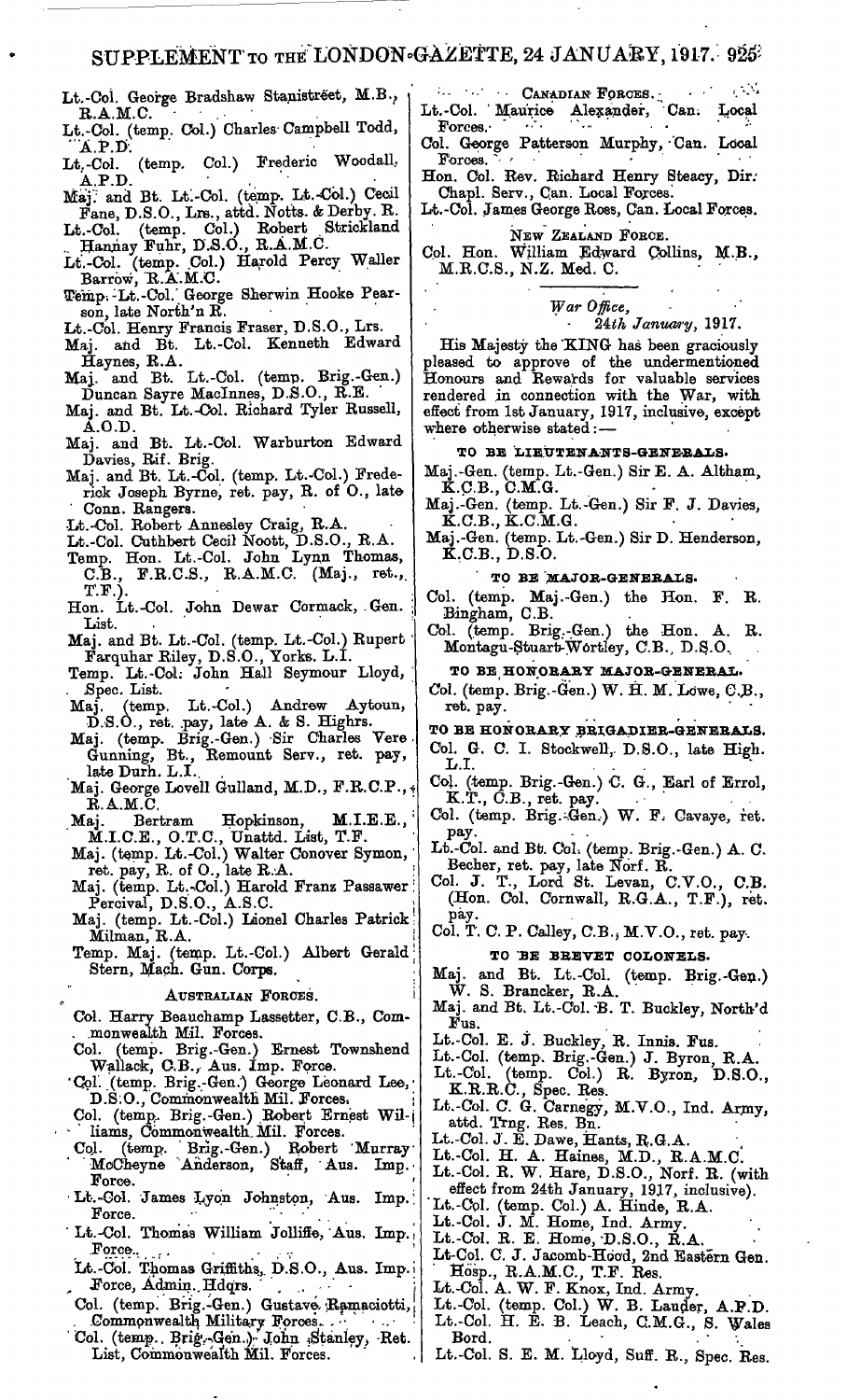Maj. and Bt. Lt.-Col. (temp. Brig.-Gen.) C. C. M. Maynard, D.S.O., Devon. R.

Lt.-Col. J. K. McClintock, R. Innis. Fus., Spec. Res.

Lt.-Col. H. de B. Miller, D.S.O., R.A.

Lt.-Col. R. L. Owens, R. Ir. Regt., Spec. Res.

Lt.-Col. (temp. Col.) C. I. Scott, A.P.D.

- Lt.-Col. F. H. G. Stanton, R.A.
- Lt.-Col. (temp. Col.) E. D. Swinton, D.S.O., R.E.
- Lt.-Col. (temp. Col.) F. P. S. Taylor, C.M.G., A.S.C.
- Lt.-Col. W. C. Tonge, D.S.O., Norf. R., Spec. Res.
- Lt.-Col. Sir A. A. Weldon, Bt., C.V.O., D.S.O., Leins. R., Spec. Res.

#### **TO BE BREVET COLONELS ON THE RETIRED LIST.**

Lt.-Col. A. W. Browne, ret. pay, late R.A.M.C.

- Lt.-Col. E. D. Caird, ret. pay, late A.O.D.
- Lt.-Col. (temp. Col.) W. T. Davies, ret. pay, late A.O.D.
- Lt.-Col. W. G. Lawrie, ret. pay, late R.E.
- Capt. (temp. Col.) J. W. Smith-Neill, retired, comdg. S. Gds.

**TO BE HONORARY COLONEL.**

Temp. Lt.-Col. (Hon. Lt.-Col.) R. G. Sharman-Crawford, ret., late R. Ir. Rif.

#### **TO BE BREVET LIEUTENANT-COLONELS.**

- Maj. W. Alexander, D.S.O., R. Highrs.
- Maj. P. S. Allan, Gord. Highrs.
- Maj. R. J. Armes, N. Staff. R.
- Maj. (temp. Lt.-Col.) F. G. G. Bailey,  $\mathbf{\check{R}}.\mathbf{F}.\mathbf{\check{A}}.$
- Maj. J. H. Bailey, R.E.
- Maj. R. H. R. Benson, R.G.A.
- Maj. C. W. Biggs, R.E.
- Capt. and Bt. Maj. C. H. Blackburne, D.S.O., Dn. Gds.
- Maj. (temp. Lt.-Col.) R. W. Bradley, D.S.O., S. Wales Bord., and Mach. Gun Corps.
- Maj. (temp. Lt.-Col.) H. E. R. R. Braine, D.S.O., R. Muns. Fus.
- Maj. (temp. Lt.-Col.) W. T. Bromfield, Leic. R.
- Maj. W. L. Browne, R.A.
- Maj. (temp. Lt.-Col.) W. B. Caddell, R.A.
- Maj. (temp. Lt.-Col.) W. E. Castens, R.A.
- Maj. (temp. Lt.-Col.) L. E. O. Charlton, C.M.G., D.S.O., Lane. Fus.
- Maj. (temp. Lt.-Col.) R. G. Clarke, R.W. Surr. R. and Mach. Gun Corps.
- Maj. E. W. Cox, D.S.O., R.E.
- Maj. (temp. Lt.-Col.) B. A. Craig, R.A.M.C.
- Maj. (temp. Col.) E. Davidson, A.O.D.
- Maj. B. C. H. Drew, Ind. Army.
- Maj. J. T. Dreyer, D.S.O., R.A.
- Maj. W. H. Gribbon, R. Lane. R.
- Maj. W. A. Kitto, R.E.
- Maj. H. A. Lewis, R.A.
- Maj. R. H. Lewis, R.E.
- Maj. (temp. Lt.-Col.) C. R. Macdonald, R. War. R.
- Maj. F. McLennan, M.B., R.A.M.C.
- Maj. G. W. Muir, Arg. & Suth'd Highrs.
- Maj. (temp. Lt.-Col.) G. Ogilvie, R.A.
- Maj. (temp. Lt.-Col.) E. A. Plunkett, Line. R. Maj. (temp. Lt.-Col.) A. H. Safford,  $\mathbf{R}$ . A.M.C.
- Maj. (temp. Lt.-Col.) R. A. Steel, C.I.E., Ind. Army.
- Maj. (temp. Lt.-Col.) C. R. Sylvester Bradley, R.A.M.C., comdg. Trng. Centre.
- Maj. H. W. Todhunter, K.O. Sco. Bord.
- Maj. J. E. S. Trelawny, D.C.L.I.
- Maj. W. M. F. Turner, R.A.
- Maj. (temp. Lt.-Col.) H. M. Vandeleur,  $\mathbf{R}.\mathbf{G}.\mathbf{A}.$
- Maj. M. L. Wilkinson, R.A.
- Maj. (temp. Lt.-Col.) W. F. G. Wyndham,  $\mathbf{M}.\mathbf{V}.O.,\mathbf{K}.\mathbf{R}.\mathbf{R}.\mathbf{C}.$
- **TO BE BREVET LIEUTENANT-COLONELS ON THE RETIRED LIST, OR IN THE RESERVE OF OFFICERS AS STATED.**
- Maj. (temp. Lt.-Col.) G. H. Badcock, ret. pay, late Ind. Army.
- Maj. W. E. S. Burch, ret. pay, late R. Ir. Regt.
- Maj. H. E. Hambro, ret. pay, R.A.
- Maj. (temp. Lt.-Col.) E. C. Sandars, ret. pay,  $\ddot{\textbf{R}}.\dot{\textbf{A}}.$
- Maj. W. A. Stokes, R. of O., late R.E.
- Maj. G. G. Tarry, ret. pay, R. of O., late Leio. R.

#### **TO BE HONORARY LIEUTENANT-COLONELS.**

Qr.-Mr. and Hon. Maj. A. F. Gleeson, A.S.C. Qr.-Mr. and Hon. Maj. A. N. Tucker, ret. pay, late R.E.

#### TO BE BREVET MAJORS.

Capt. (temp. Maj.) R. H. Beadon, A.S.C.

- Capt. (temp. Maj.) G. A. Campbell, A.S.C.
- Capt. A. E. G. Fraser, R.A.M.C.
- Capt. (temp. Lt.-Col.) W. R. Freeman, D.S.O., M.C., Manch. R. and R.F.C.
- 
- Capt. E. Gore-Browne, London R. Capt. (temp. Lt.-Col.) C. A.S.C.
- Capt. (temp. Lt.-Col.) F. V. Holt, D.S.O., Oxf. & Bucks. L.I. and R.F.C.
- Capt. R. V. G. Horn. M.C., R. Sc. Fus.
- Capt (temp. Maj.) R. W. D. Leslie, R.A.M.C.
- Capt. M. R. Liddon, York. R.
- Capt. W. H. R. Prewer, R.A.
- Capt. (temp. Maj.) C. E. C. Rabagliati, M.C., York. L.I. and R.F.C.
- Capt. R. G. Ritson, Dns.
- Capt. (temp. Maj.) R. V. Russell, A.S.C.
- Capt. (temp. Maj.) C. J. M. Thornhill, Ind. Army.
- Capt. T. B: Traill, D.S.O., R. Sc. Fus.

**TO BE BREVET MAJOR ON PROMOTION TO** THE RANK OF CAPTAIN.

Lt. (temp. Capt.) S. W. Smith, R.A. and R.F.C.

TO BE BREVET MAJORS ON RETIRED LIST OR IN RESERVE OF OFFICERS AS STATED.

- Capt. B. C. Fellows,'retired, late Ind. Army. Capt. R. N. W. Larking, ret. pay, R. of O., late Scots Guards.
- Capt. A. I., Earl Percy, ret. pay, late G. Gds., Hon. Col. Tyne Elec. Engrs.
- Capt. B. T. Churcher, ret. pay, R. of O., late R.W. Surr. R.
- Capt. (temp. Maj.) L. C. F. Oppenheim, ret. pay, late D. Gds. and H.L.I.
- Capt. C. M. Playfair, ret. pay, R. of O., late R.A.
- Capt. (temp. Lt.-Col.) R. P. Robinson-Embury, retired, late R.E. and R.F.A.
- Capt. G. P. Tharp, ret. pay, R. of O., late Rifle Bde.
- Capt. (temp. Maj.) E. E. B. H. Wilson, D.S.O., ret. pay, R. of O., late R.E.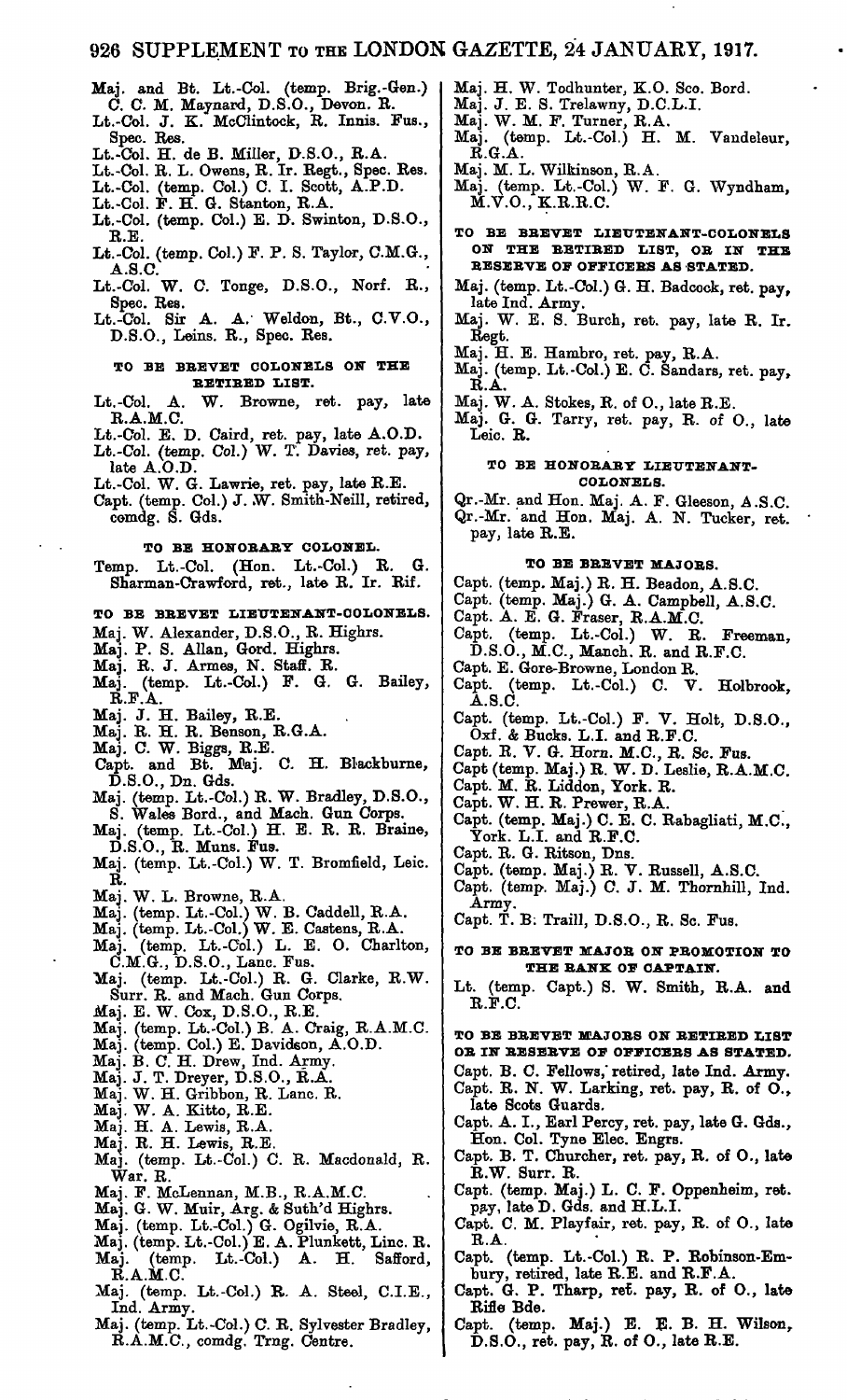#### **TO BE HONORARY MAJORS.**

- Capt. W. E. Bailey, ret. pay, late E. York. R. Hon. Capt. F. A. W. Brown, Inspr. Ord. Machy., ret. pay.
- Hon. Capt. A. C. Bruce, A.P.D.
- Qr.-Mv. and Hon. Capt. W. H. D. Clark, Loud. R.
- Qr.-Mr. and Hon. C'apt. H. Clay, E. Surr. R. Qr.-Mr. and Hon. Capt. E. A. Collier, ret. pay, late R.E.
- Qr.-Mr. and Hon. Capt. (temp. Maj.) A. Sykes, ret. pay, late  $\vec{R}$ . Ir. Fus.
- Qr.-Mr. and Hon. C'apt. (temp. Maj.) D. Walkley, late Manch. R., T.F. Res.
- Qr.-Mr. and Hon. Capt. R. C. W. Williams, ret. pay, late R.A.

#### **TO BE HONORARY CAPTAINS.**

- Lt. J. C. Adams, late R.M.L.I.
- Hon. Lt. J. Booth, Asst. Paymr., A.P.D.
- Qr.-Mr. and Hon. Lt. T. E. Campey, A.V.C,
- Hon. Lt. R. Downey, Asst. Paymr., A.P.D.
- Hon. Lt. M. J. Hanney, Asst. Paymr., A.P.D.
- Hon. Lt. A. Whittle, Asst. Paymr., A.P.D.

#### **TO BE GRANTED THE NEXT HIGHER RATE OF PAY, UNDER ARTICLE 241 OF THE ROYAL WARRANT.**

- Hon. Capt. J. A. Ravenscroft, Asst. Paymr., A.P.D.
- Hon. Lt. R. S. Anscombe, Asst. Paymr., A.P.D.
- Hon. Lt. F. Binns, Asst. Paymr., A.P.D.
- Hon. Lt. W. H. Holroyd, Asst. Paymr.,
- **A.P.D.** Hon. Lt. R. N. Hunt, Asst. Paymr., A.P.D.
- Hon. Lt. A. H. Rowlinson, Asst. Paymr., **A.P.D.**

#### **TO BE COMPANIONS OF THE DISTIN-GUISHED SERVICE ORDER.**

- Capt. (temp. Lt.-Col.) James Molesworth apt. (temp. Lt.-Col.<br>Blair, Gord. Highrs.
- Capt. (temp. Maj.) Malcolm Grahame Christie, M.O., R.F.C., Spec. Res.
- Maj. George Arthur Harris, Unattd. List) T.F.
- Maj. John Fraser Neilson, Hrs.
- Temp. Maj. Ivon Henry Price, Spec. List.
- Capt. Arthur Holmes Quibell, Notts. *&* Derby. R.
- Capt. (temp. Lt.-Col.) Frank Rayner, Notts. & Derby. R.
- Maj.. (actg. Lt.-Col.) Sir Thomas Anderdon Salt, Bt., ret. pay, R. of O., late Hrs.
- Maj. Harold Fownes Somerville, Rif. Brig.

#### **AWARDED A BAR TO MILITARY CROSS.**

Capt. John Whitaker Woodhouse, M.C., R.F.C. (S.R.).

#### **AWARDED THE MILITARY CROSS.**

- Lt. (temp. Capt.) Ernest Henry Alton, T.F. and O.T.C.
- Temp. 2nd Lt. Alphonso Watson Henchy, R. Dub. Fus.
- 2nd Lt. (temp. Capt.) Harry Aspdin Hewitt. Notts, and Derby. R.
- Lt. (temp. Capt.) Robert Charles Lyon Holme, Som. L.I. and R.F.C.
- Lt. (temp. Capt.) Guy Hardy MacCaw, Hrs.
- Capt. (now Maj.) Michael C'leeve Martyn, Notts, and Derby. R.
- Temp. Capt. Henry Stewart Powell, Ceylon Rif. and R.F.C.<br>upt. Herbert
- Capt. Herbert Vernon Stanley, M.B., **R.A.M.C.**
- Temp. 2nd Lt. Charles Weir, R. Ir. Rif.
- Temp. 2nd Lt. Arthur Lewis Williams, attd. Hrs., formly. Res. Regt. of Cav.

#### **AWARDED THE DISTINGUISHED CONDUCT MEDAL.**

- 4907 Sjt. P. Brophy, R. Dub. Fus.
- 1126 Pte. E. Carroll, R. Ir. F'us.
- 2543 Sjt. Dmr. R. M. Cooper, Notts. & Derby. R.<br>9188
- A./S./M. T. Cumming, P.S., attd. Notts. & Derby. R.
- $76050$  Pte. A.  $\AA$ . Devey, R.A.M.C.
- 25480 Pte. D. Dunne, R. Dub. Fus.
- 3886 Pte. J. Hill, Notts. & Derby. R., now Cpl., R. War. R.
- 2505 C. S./M. W. H. King, Notts. & Derby. R.
- 4096 S./M. J. Lacey, Notts. & Derby. R.
- 3415 C. S./M. S. H. Lomas, Notts. & Derby. R.
- 7028 Sjt. (Acting C. Q./M./S.) T. McDonald, R. Ir. Regt.
- G.S.11160 S. S./F. J. Milne, Lrs., attd. Res. R. of Cav.
- . 4270 Pte. G. Porteous, late S. Staff. R., now 40022 Actg. Sjt., Wore. R.
- 4045 Pte. F. Snowdin, Notts. & Derby. R., now 40861, Manch. R.
- 4871 Pte. J. Spencer, Notts. & Derby. R.
- 39 C. S./M. H. J. Toulson, Notts. & Derby. R. 3894 Cpl. A. Walker, Notts. & Derby R.

#### **AWARDED THE MILITARY MEDAL.**

- Miss Louisa Nolan.
- Miss Florence Williams.
- 4323 Cpl. H. Brogan, Leins. R.
- 2734 Pte. H. Hagues, late Notts. & Derby. R., now  $\mathbf R$ . War.  $\breve{\mathbf R}$ .
- 9/15311 Sjt. A. McMaster, R. Ir. Fus.
- 8056 Pte. G. Parsons, R. Dub. Fus.
- 25437 Sjt. G. R. Preece, R. Dub. Fus.

#### **AWARDED THE MERITORIOUS SERVICE MEDAL.**

24266 1st Cl Air Mech. E. E. Childs, R.F.C.

20943 1st Cl. Air Mech. T. P. Watson, R.F.C. **NOTE—A Gazette of rewards for distin-**

guished Military Nursing Services will appear **on. or about the 15th. February, 1917.**

**Printed and Published for His Majesty'e Stationery Office by WYMAN & So»s, Ltd., Fetter Lane, Fleet Street. E.C.** Wednesday, 24 January, 1917.

Price Four Pence.